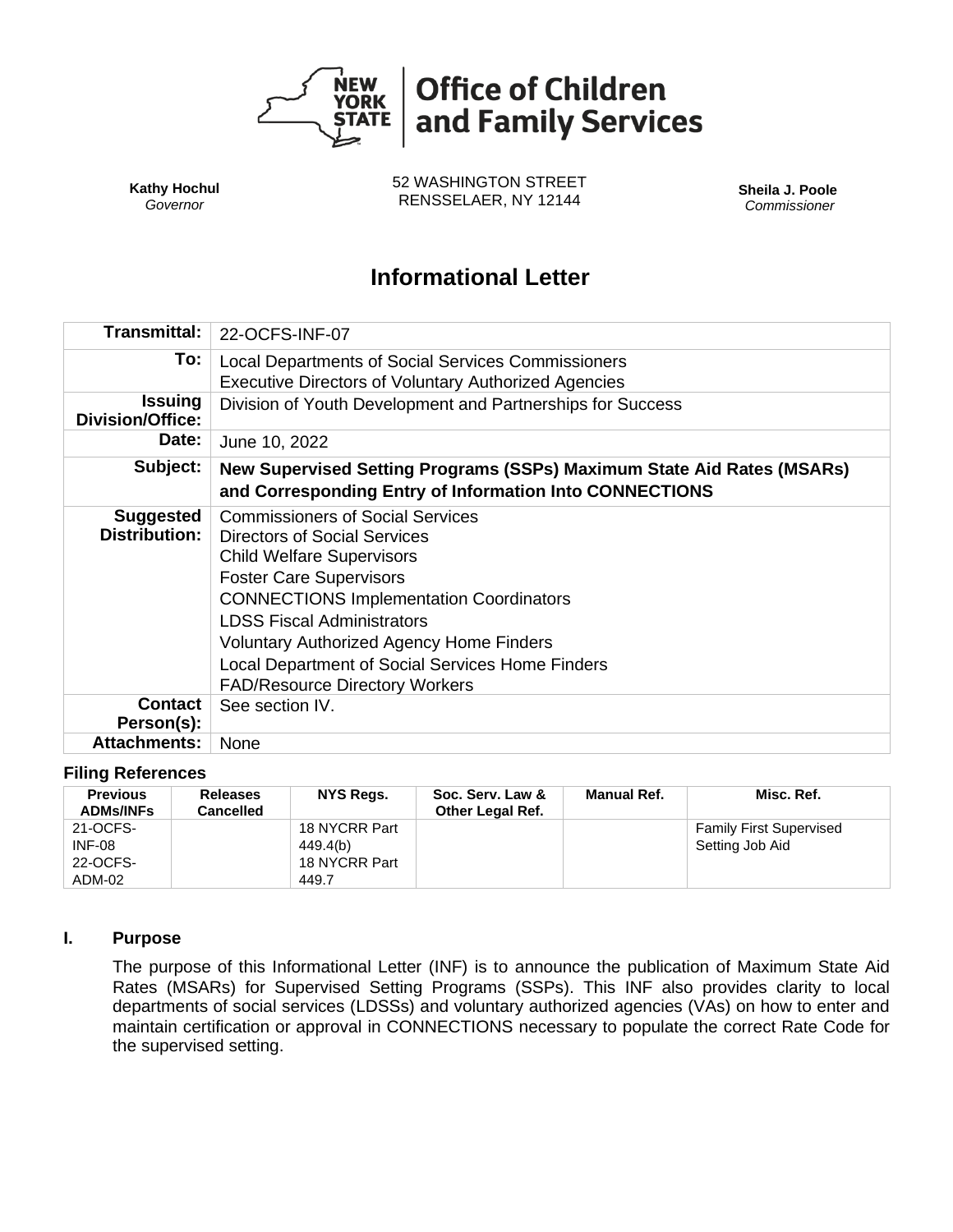# **II. Background**

The New York State Office of Children and Family Services (OCFS) previously established SSPs to expand independent living opportunities for older youth in foster care. SSPs are a Qualified Residential Treatment Program (QRTP) Exception under the Family First Prevention Services Act (FFPSA). As such, Title IV-E reimbursement is available for otherwise eligible youth who are placed in such settings.

In accordance with federal guidance, OCFS has authorized three types of SSPs, each including its own supervised settings (individual sites or units), as follows:

- 1. Community-Site SSP
	- Supervised settings include, but are not limited to,
		- $\triangleright$  apartments.
	- ➢ room rentals,
	- $\triangleright$  shared housing, and
	- $\triangleright$  living with kin (relative or person with whom the youth has a positive relationship).

*LDSSs and VAs have discretion to expand on this list if the setting meets the standards set forth in 18 NYCRR Part 449 and this ADM.*

- 2. College-Owned Housing SSP (the term "college-owned" includes colleges, universities, and vocational schools)
	- Supervised settings are
	- ➢ dormitories and
	- ➢ houses, apartments, or other residential homes owned, operated, or contracted by the college, university, or vocational school.
- 3. Supervised Independent Living Program (SILP)
	- Supervised settings are
	- ➢ Supervised Independent Living Units (1-4 <sup>1</sup> bed units).

LDSSs and VAs must apply to the appropriate OCFS regional office for authority to operate one or more SSP types (Community-Site, College-Owned Housing, and/or SILP). Once this authority is granted, LDSSs and VAs may approve or, in the case of SILP Units, certify individual supervised settings where youth will reside. See [22-OCFS-ADM-02](https://ocfs.ny.gov/main/policies/external/2022/adm/22-OCFS-ADM-02.docx) for a full description of this process.

The creation of SSPs required new Maximum State Aid Rates (MSARs) to be established for such programs. Those rates are now available; therefore, LDSSs and VAs are encouraged to apply for authority to operate one or more SSP types.

## **III. Program Implications**

OCFS recently published new MSARs for SSPs. There is one set of MSARs established for both SILPs and Community-Site settings (this may be referred to as a SILP MSAR but includes Community-Site settings), and separate MSARs established for College-Owned Housing settings. Such rates will continue to be "flat rates" that vary by upstate and downstate, program type, and capacity. A new single occupancy rate has been established for SILPs and Community-Sites. Additionally, SILPs and Community-Sites will have double and triple occupancy rates available. Four-bed parent/child and fivebed parent/child rates will be available for SILPs only. (Note: A waiver pursuant to 18 NYCRR 449.7 is required to operate a SILP unit with a capacity of five.)

<sup>1</sup> A waiver pursuant to 18 NYCRR 449.7 is required to operate a SILP unit with a capacity of five.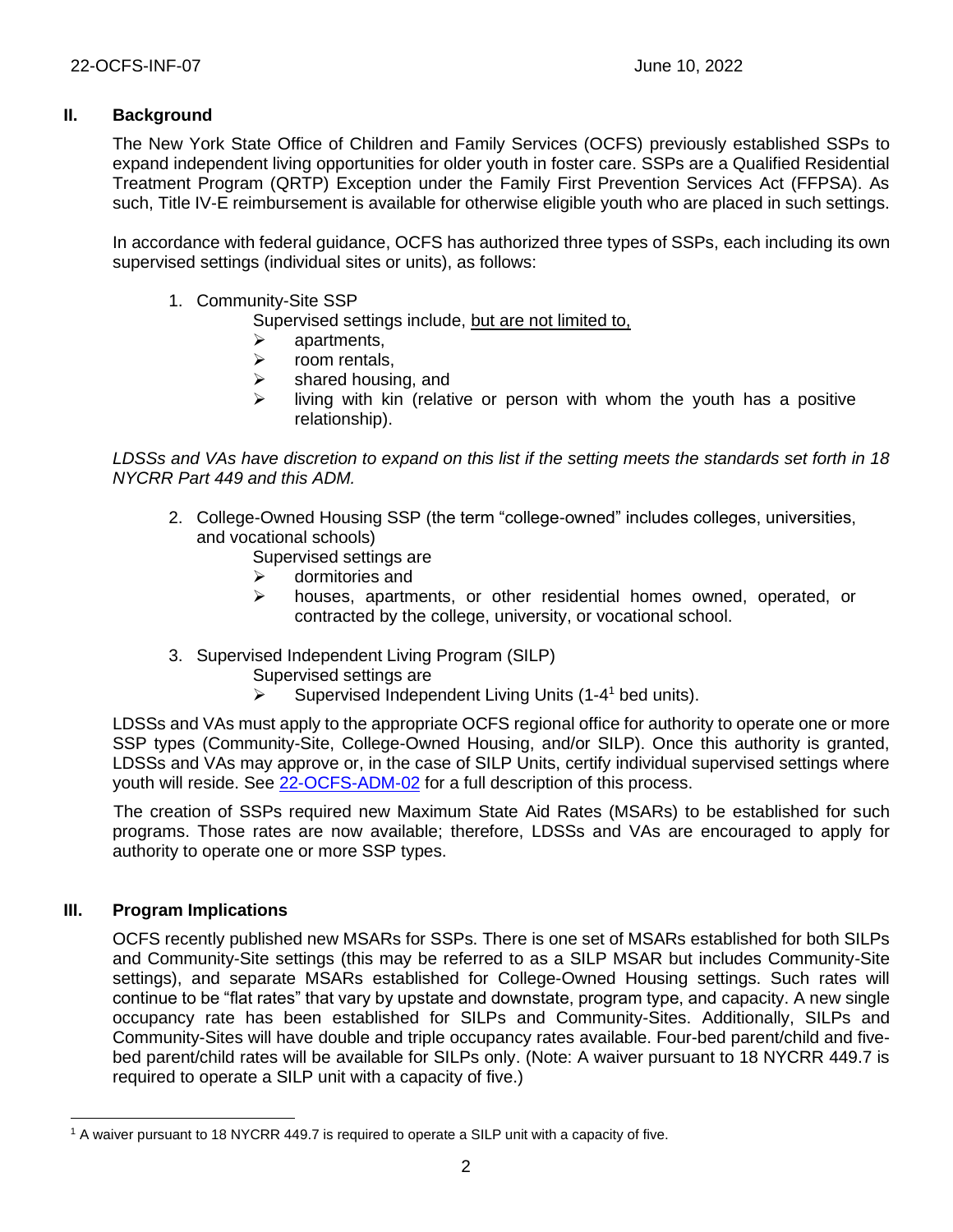### 22-OCFS-INF-07 June 10, 2022

The Community-Site and SILP-Supervised Setting rate is designed to cover social services and case planning activities in addition to basic care and maintenance associated with the Supervised Setting, primarily food, clothing, shelter, and supplies. The College-Owned Housing rate is designed to cover room and board.

MSARs are available at the following OCFS website link: [http://www.ocfs.state.ny.us/main/rates.](http://www.ocfs.state.ny.us/main/rates)

The authorized agency creates a Foster and Adoptive Home Development (FAD) stage in CONNECTIONS when approving or certifying a supervised setting. (See the Family First [Supervised](https://ocfs.ny.gov/connect/jobaides/Tip%20sheets/SSP-Job-Aid.pdf)  [Setting Program \(SSP\) Job Aid](https://ocfs.ny.gov/connect/jobaides/Tip%20sheets/SSP-Job-Aid.pdf) for step-by-step guidance on this process.) The OCFS Rate Setting Unit assigns a Rate Code for the setting using information entered into FAD. Therefore, proper entry is critical to determining the correct Rate Code. This INF provides guidance around two critical steps that impact Rate Code assignments (capacity and naming), described below.

### **Capacity**

The capacity of the setting is entered into the Licensing Information Window in CONNECTIONS. It is important that authorized agencies understand that capacity is different than census. The census does not impact the Rate Code assigned and is not entered in FAD.

Capacity means the maximum number of youth the authorized agency intends to place in the setting. The physical space requirements outlined in 18 NYCRR Part 449.4(b) will determine the maximum capacity for the setting. The capacity may be equal to or lower, but not higher, than the maximum number of youth that the setting can physically accommodate in accordance with the regulations.

Census means the number of youth residing in the setting at any given time. Unlike the capacity, the census may fluctuate as youth move in and out of the setting. Attention should be given to ensure that the number entered into the Licensing Information Window reflects capacity, not census.

Capacity may only change in rare circumstances, such as a remodeling or retrofitting of the setting, or if a need arises for a parent/child setting. An authorized agency seeking to change the capacity previously entered into CONNECTIONS must first contact the appropriate OCFS regional office to verify that this is the correct action. A corresponding Rate Code change cannot occur unless the OCFS regional office is contacted.

### Naming

Additionally, the correct naming of the supervised setting is critical to determine which Rate Code must be applied. The name of the setting is entered into the FAD in the Home Name field in CONNECTIONS, starting with the program type as listed below (all other naming conventions follow the program type):

- COM for Community Site (i.e., COM 123 Anystreet APT 2)
- SILP for Supervised Independent Living (i.e., SILP Cath Char 102)
- CO for College-Owned Site (i.e., CO SUNY Fred. 123 Anystreet)

See page 15 of the **Family First [Supervised Setting](https://ocfs.ny.gov/connect/jobaides/Tip%20sheets/SSP-Job-Aid.pdf) Program (SSP)** Job Aid for a full list of naming conventions.

Failure to correctly identify the Supervised Setting type in Connections may result in an incorrect Rate Code or delayed payment.

# **IV. Contacts**

Buffalo Regional Office - Amanda Darling (716) 847-3145 [Amanda.Darling@ocfs.ny.gov](mailto:Amanda.Darling@ocfs.ny.gov)

Rochester Regional Office - Christopher Bruno (585) 238-8201